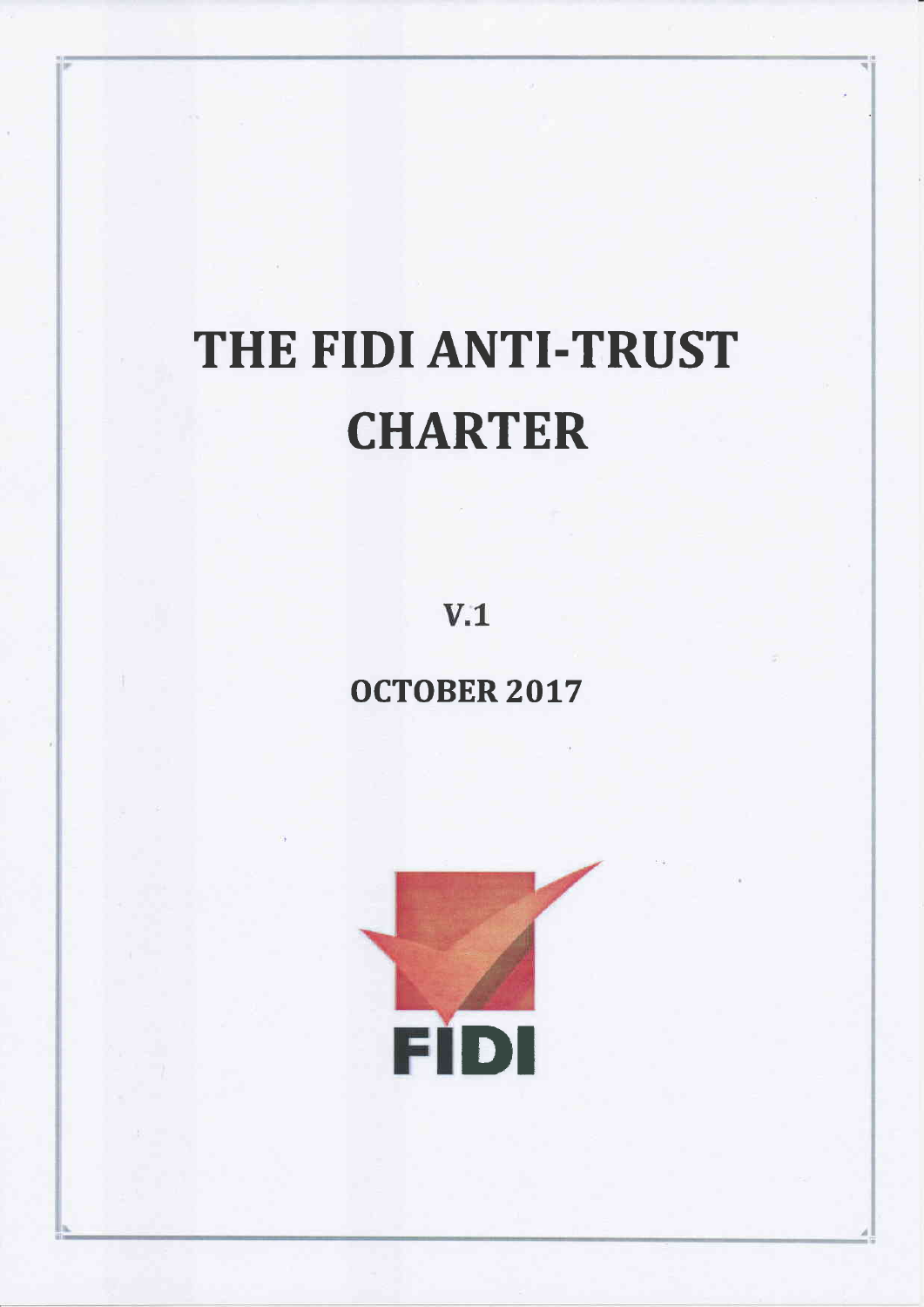## **Leading the Fight Against Cartels**

FIDI supports the adoption of Anti-Trust compliance programs by its Affiliates. In this connection. FIDI is determined to support the fight against cartels, which restrict competition among suppliers to the detriment of customers.

### **Background**

Membership in FIDI is highly valued by its Affiliates, and to ensure that value continues, all FIDI Affiliates pledge to abide by the highest ethical standards and to free and fair competition.

The Anti-Trust Charter is a declaration of commitment. It will strengthen the FIDI organisation, the FAIM programme, and all Affiliates by making it clear what distinguishes FIDI Affiliates from non-FlDI companies.

All FIDI Affiliates agree to sign and be guided by the provisions of the Anti-Trust Charter. The Anti-Trust Charter covers their employees (whether permanent, fixedterm or temporary) and any associated third parties providing services to or on behalf of the FIDI Affiliates.

The Anti-Trust Charter will be integrated into FAIM. The procedural and audit requirements will form part of the FAIM Implementation Manual and the Pre-Audit assessment.

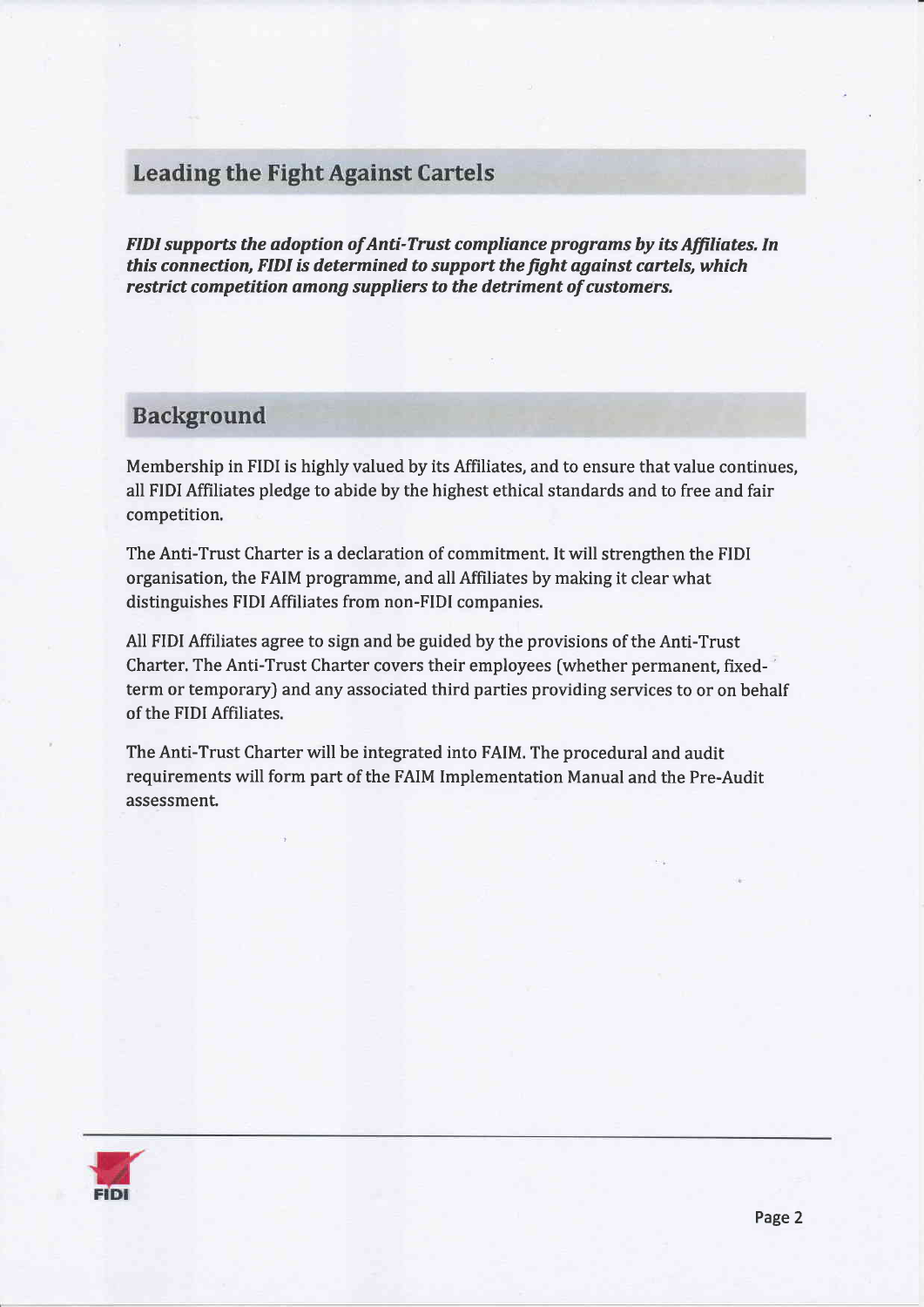## **What Is a Cartel?**

A cartel is an agreement, concerted practice or conspiracy among competitors to fix prices, submit collusive tenders, divide or share markets and, more generally, restrict competition.

A cartel is regarded as the most egregious violation of Anti-Trust laws in most jurisdictions, which may lead to the imposition of significant fines as well as, in certain jurisdictions, criminal penalties.

# **FIDI Will Not Tolerate Cartel Conduct**

FIDI respects the Anti-Trust laws and regulations in the countries in which it operates and requires that its Affiliates do the same. Involvement in a cartel is unacceptable. It is against FIDI's core values of competing freely and fairly, based on the added value of its products and services.

The laws and regulations that sanction cartel conduct are in place in most jurisdictions. These laws and regulations are designed to promote free and fair competition and to protect consumers. Anti-Trust compliance programs are e to detect and prevent cartels.

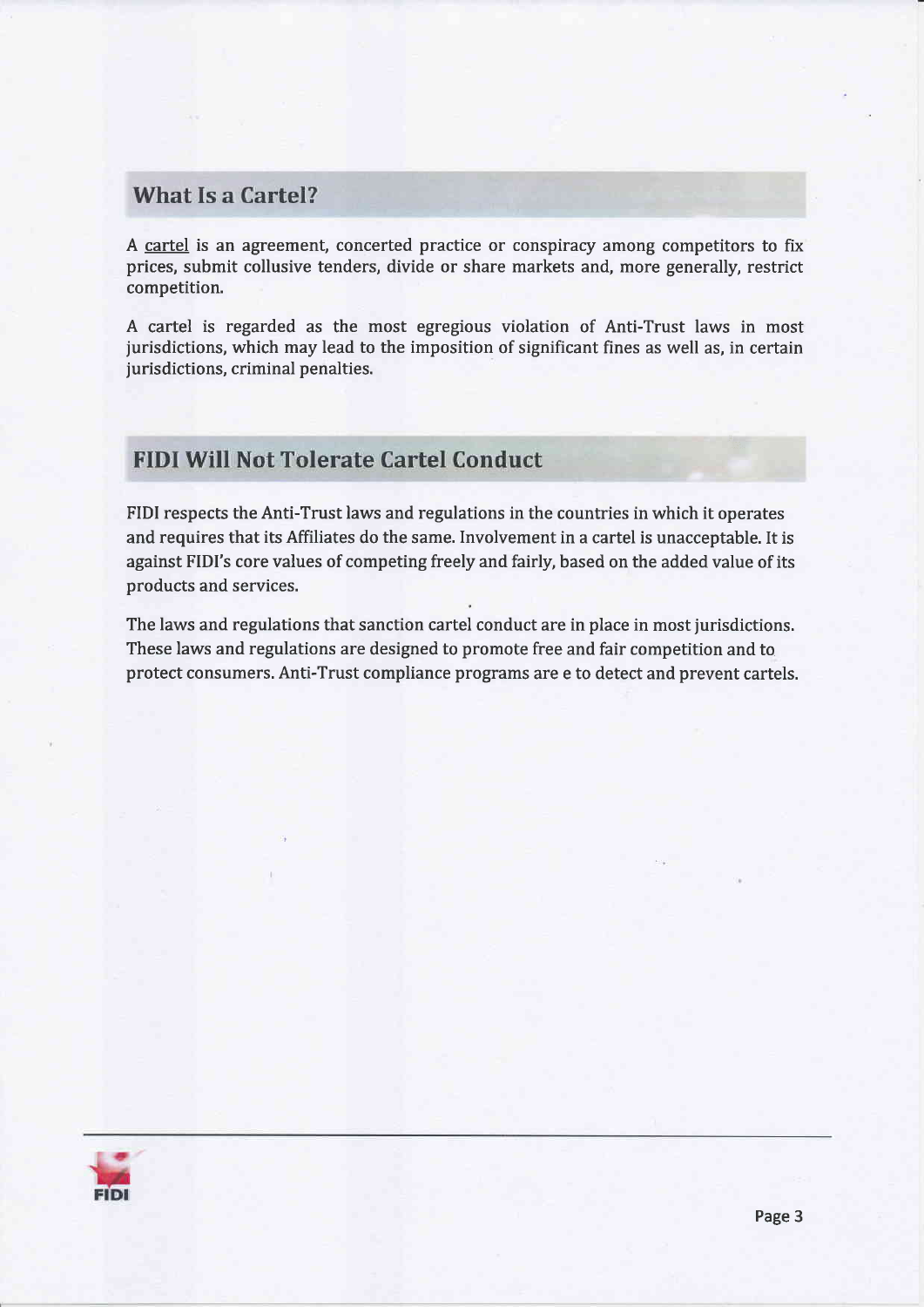## **Charter Statement**

#### Undertaking by all FIDI Affiliates with immediate effect

All FIDI Affiliates commit to legal and ethical behaviour, and to refrain from engaging in any business that will harm the interests of FIDI, other affiliates, clients, or the industry. FIDI and its Affiliates will take steps to ensure they are fully informed of applicable Anti-Trust laws and regulations in connection with cartel conduct and other Anti-Trust violations, and will monitor their employees and business partners to ensure full and continual compliance.

#### Legal compliance

FIDI Affiliates will ensure that they are aware of all applicable laws and regulations covering anticompetitive practices in all the jurisdictions in which they operate, and that they will obey and uphold those laws and regulations.

FIDI affiliated companies will ensure that they are aware of, and are complying with, applicable laws and regulations in connection with cartels.

#### Ethical behaviour

As a demonstration of its commitment, FIDI and its Affiliates pledge to take a zerotolerance approach to cartel conduct. At all times, FIDI and its Affiliates will act professionally, fairly and with the utmost integrity in all business dealings and relationships. This will apply wherever they operate.

#### Commitment to the values of FIDI

This Charter will be formally integrated into the FAIM quality standard.

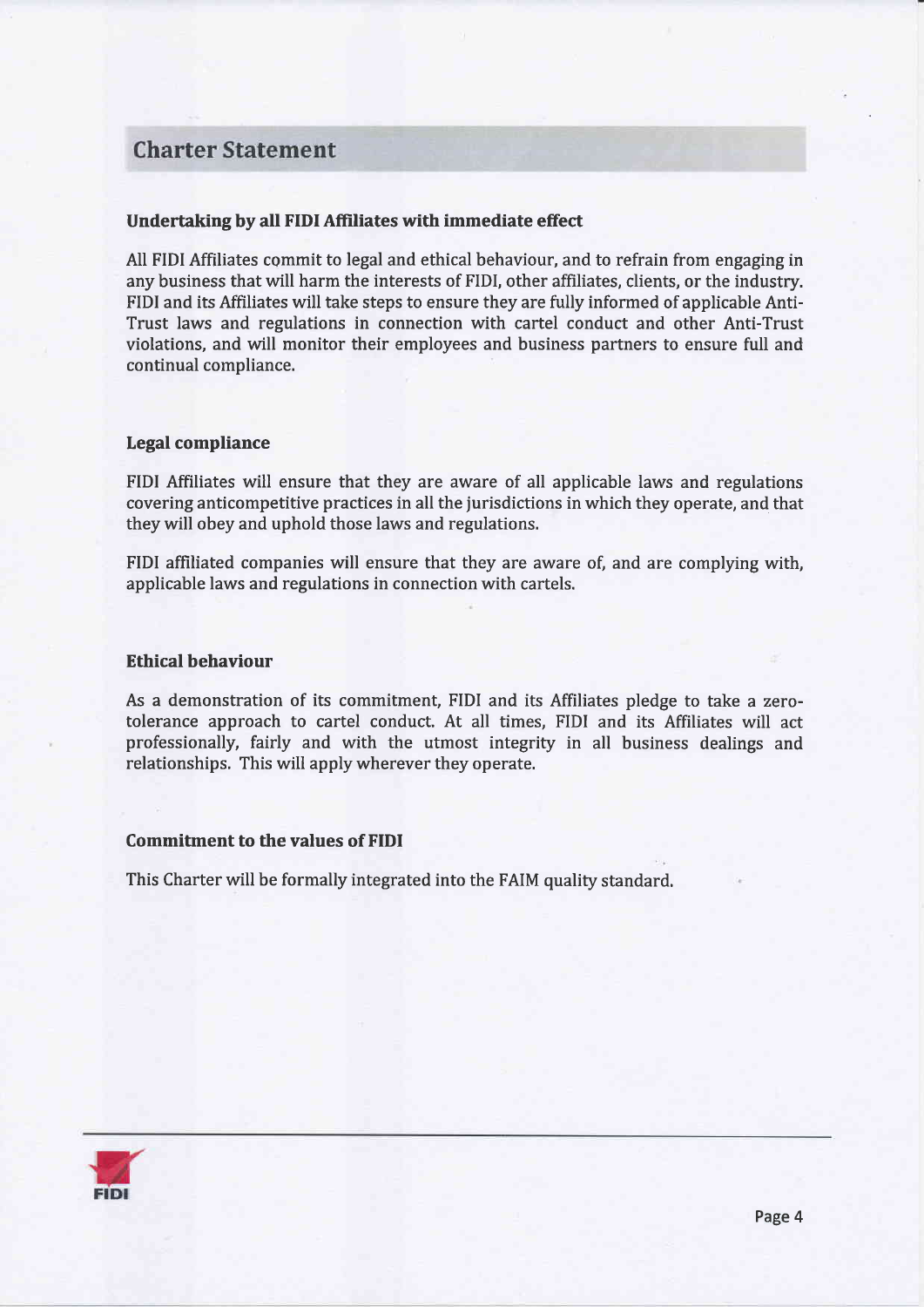# Code of Conduct

By agreeing and committing to this Charter, each FIDI Affiliate undertakes to:

- L. Never make direct or indirect (via third parties including agents, suppliers or customers) contact with an actual or potential competitor or other third party, the object of which is to engage in cartel behaviour.
- 2. Never propose or reach an agreement, whether directly or indirectly, formally or informally, with actual or potential competitors, regarding any sensitive comp etition-related issues, including:
	- Fixing prices
	- Dividing or sharing markets, customers or territories
	- . Rigging a competitive bidding process
- 3. Report any indication or initiative of improper anticompetitive business conduct by an actual or potential competitor in accordance to your internal reporting procedure, including but not limited to, reporting to your legal department and/or to the relevant Anti-Trust authorities.
- 4. Not to participate in a meeting of a trade association in which sensitive competition-related issues are discussed, If such subjects are raised during a meeting, employees of FIDI Affiliates must immediately ask for the discussion to end. If not, they must leave the meeting and ask for that to be noted in the minutes of the meeting.
- 5, Ensure that all internal and external correspondence, including e-mails and texts, and documents, discussions and public statements do not contain any statements that might be misinterpreted by third parties or Anti-Trust authorities and courts in the context of a potential Anti-Trust investigation.
- 6. Maintain independent judgment in pricing or selling of any products and/or services.
- 7. Limit any information discussed during commercial negotiations, with or disclosed to competitors or other third parties, to that which is strictly necessary for completing or assessing the transaction,